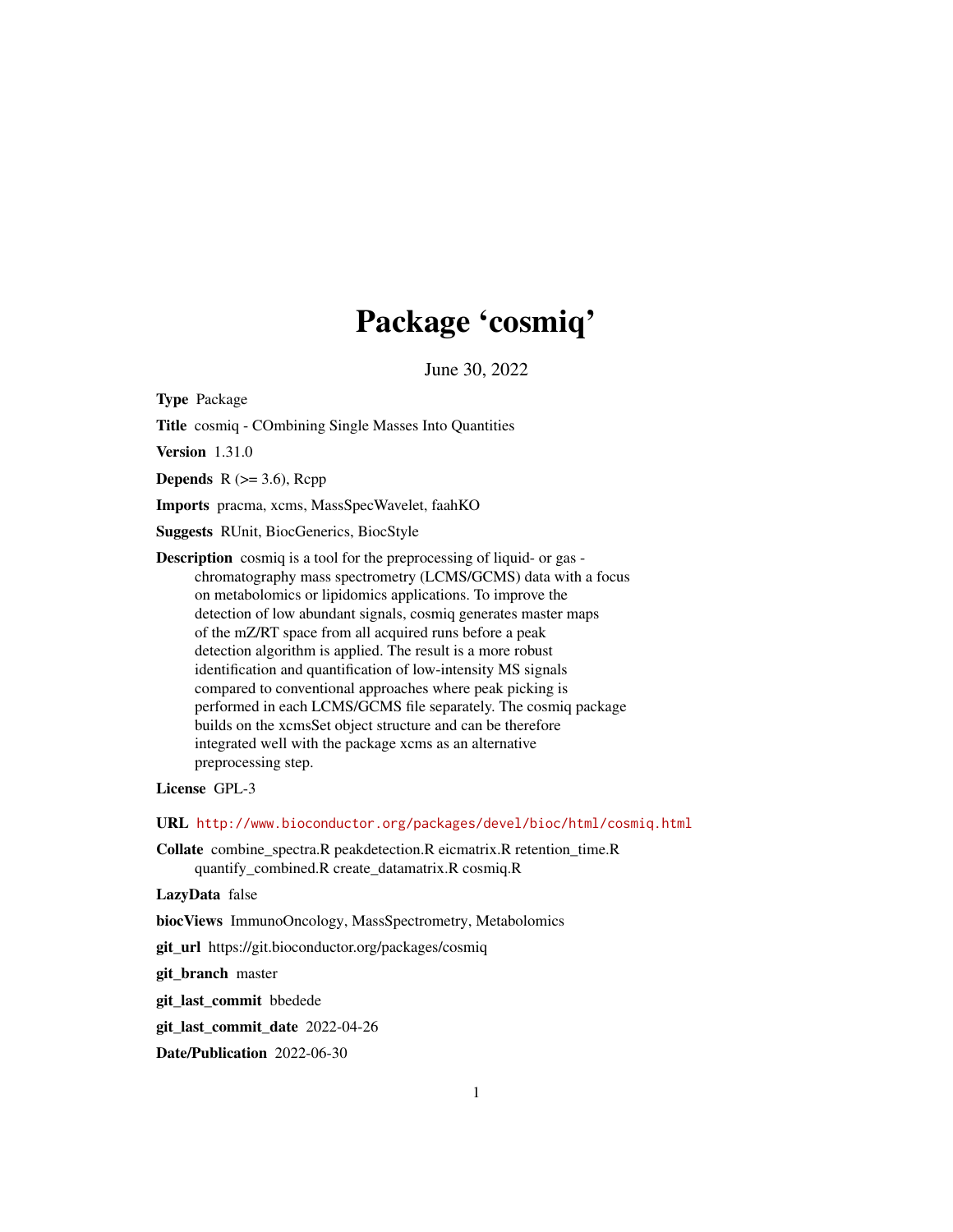```
Author David Fischer [aut, cre],
     Christian Panse [aut] (<https://orcid.org/0000-0003-1975-3064>),
     Endre Laczko [ctb]
```
Maintainer David Fischer <dajofischer@googlemail.com>

# R topics documented:

| Index |  |  |  |  |  |  |  |  |  |  |  |  |  |  |  | 13 |
|-------|--|--|--|--|--|--|--|--|--|--|--|--|--|--|--|----|
|       |  |  |  |  |  |  |  |  |  |  |  |  |  |  |  |    |
|       |  |  |  |  |  |  |  |  |  |  |  |  |  |  |  |    |
|       |  |  |  |  |  |  |  |  |  |  |  |  |  |  |  |    |
|       |  |  |  |  |  |  |  |  |  |  |  |  |  |  |  |    |
|       |  |  |  |  |  |  |  |  |  |  |  |  |  |  |  |    |
|       |  |  |  |  |  |  |  |  |  |  |  |  |  |  |  |    |
|       |  |  |  |  |  |  |  |  |  |  |  |  |  |  |  |    |

combine\_spectra *Combine mass spectra of each scan and each file into a single master spectrum*

# Description

combine\_spectra imports each raw file using xcmsRaw and assigns each ion to a previously defined mass vector, which is created using bin size parameter mzbin. This process is repeated for each raw file.

# Usage

```
combine_spectra(xs, mzbin=0.003, linear=FALSE, continuum=FALSE)
```
# Arguments

| XS        | xcmsSet object                                                                                                                                                                                             |
|-----------|------------------------------------------------------------------------------------------------------------------------------------------------------------------------------------------------------------|
| mzbin     | Bin size for the generation of mass vector                                                                                                                                                                 |
| linear    | logical. If TRUE, linear vector will be generated with mzbin increments. If<br>FALSE, mass vector will be generated using a non-linear function. This option<br>is recommended for TOF-type mass detectors |
| continuum | boolean flag. default value is FALSE.                                                                                                                                                                      |

# Details

This processing step calculates a combined mass spectrum. Mass spectra not only from all scans of a single LCMS run alone are combined but from all acquired datasets. As a result, signal to noise ratio increases for each additional LCMS run.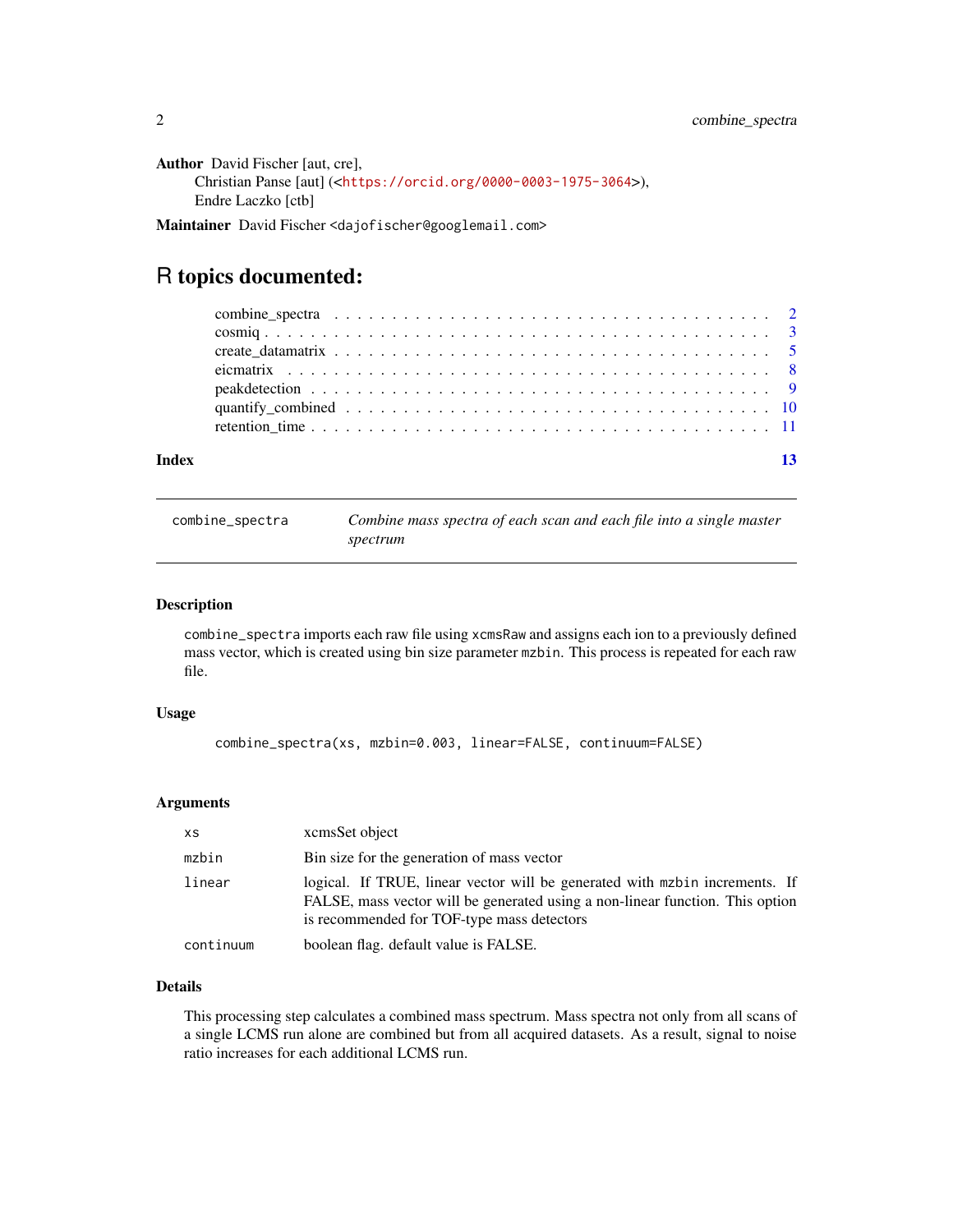#### <span id="page-2-0"></span>cosmiq 3

# Author(s)

David Fischer 2013

# Examples

```
cdfpath <- file.path(find.package("faahKO"), "cdf")
```

```
my.input.files <- dir(c(paste(cdfpath, "WT", sep='/'),
   paste(cdfpath, "KO", sep='/')), full.names=TRUE)
```

```
# create xcmsSet object
xs <- new("xcmsSet")
xs@filepaths <- my.input.files
```

```
x<-combine_spectra(xs=xs, mzbin=0.25,
   linear=TRUE, continuum=FALSE)
```

```
plot(x$mz, x$intensity, type='l',
    xlab='m/Z', ylab='ion intensity')
```
## cosmiq *cosmiq - main wrapper function*

# Description

This is the main wrapper function for the package cosmiq. Every processing step of cosmiq will be calculated during this function, including mass spectra combination, detection of relevant masses, generation and combination of extracted ion chromatograms, detection of chromatographic peaks, Localisation and quantification of detected peaks.

combine\_spectra imports each raw file using xcmsRaw and assigns each ion to a previously defined mass vector, which is created using bin size parameter mzbin. This process is repeated for each raw file.

#### Usage

```
cosmiq (files, RTinfo=TRUE, mzbin=0.003,
   center=0, linear=FALSE, profStep=1, retcorrect=TRUE,
   continuum=FALSE, rtcombine=c(0,0), scales=c(1:10),
   SNR.Th=10, SNR.area=20, RTscales=c(1:10, seq(12,32,2)),
   RTSNR.Th=20, RTSNR.area=20, mintr=0.5)
```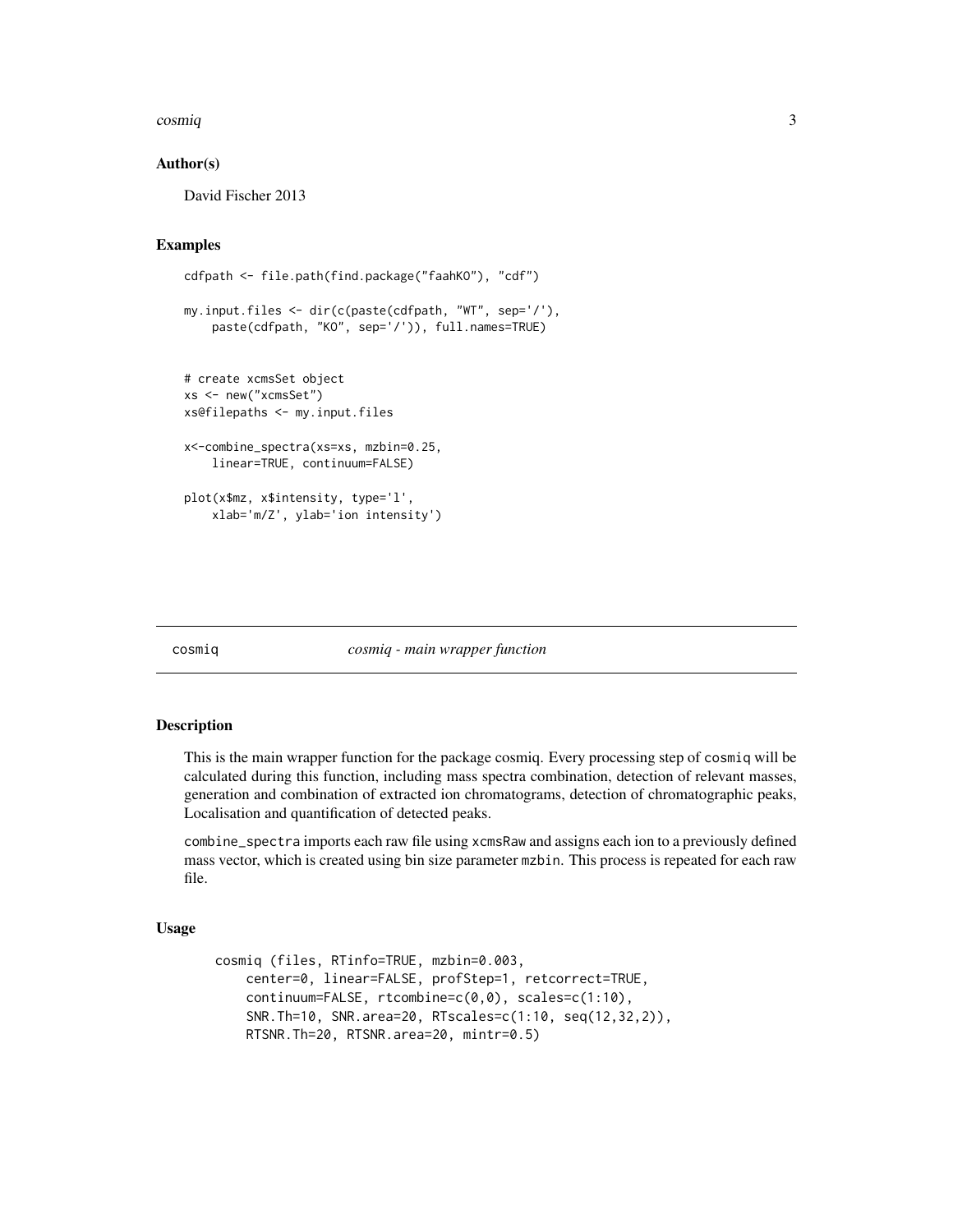# Arguments

| files      | String vector containing exact location of each file                                                                                                                                                                                       |
|------------|--------------------------------------------------------------------------------------------------------------------------------------------------------------------------------------------------------------------------------------------|
| RTinfo     | Logical indicating whether retention time should be used or not. If FALSE, the<br>quantitative information will be retrieved as a sum of ion intensities whithin a<br>retention time window. This retention time window                    |
| rtcombine  | Numerical, with two entries. If no retention time information is to be used,<br>rtcombine provides the retention time window where ion intensities will be<br>summed for quantification. If rtcombine = $c(0, 0)$ , All scans will be used |
| mzbin      | Bin size for the generation of mass vector                                                                                                                                                                                                 |
| center     | Indicates number of file which will be used for retention time alignment. If zero,<br>file will be automatically selected based on maximum summed ion intensity of<br>the combined mass spectrum.                                          |
| linear     | logical. If TRUE, linear vector will be generated with mzbin increments. If<br>FALSE, mass vector will be generated using a non-linear function. This option<br>is recommended for TOF-type mass detectors                                 |
| profStep   | step size (in m/z) to use for profile generation from the raw data files.                                                                                                                                                                  |
| retcorrect | Logical, should retention time correction be used? default = TRUE                                                                                                                                                                          |
| continuum  | Logical, is continuum data used? default = FALSE                                                                                                                                                                                           |
| scales     | Peak Detection of Mass Peaks in the combined mass spectrum: scales for con-<br>tinuous wavelet transformation (CWT).                                                                                                                       |
| SNR.Th     | Peak Detection of Mass Peaks in the combined mass spectrum: Signal to noise<br>ratio threshold                                                                                                                                             |
| SNR.area   | Peak Detection of Mass Peaks in the combined mass spectrum: Area around the<br>peak for noise determination. Indicates number of surrounding peaks on the first<br>$CWT$ scale. default = 20                                               |
| RTscales   | Peak Detection of Chromatographic peaks on the combined extracted ion chro-<br>matogram: scales for continuous wavelet transformation (CWT), see also the<br>peakDetectionCWT function of the MassSpecWavelet package.                     |
| RTSNR.Th   | Peak Detection of Chromatographic peaks on the combined extracted ion chro-<br>matogram: Signal to noise ratio threshold                                                                                                                   |
| RTSNR.area | Peak Detection of Chromatographic peaks on the combined extracted ion chro-<br>matogram: Area around the peak for noise determination. Indicates number of<br>surrounding peaks on the first CWT scale. default = 20                       |
| mintr      | Minimal peak width intensity treshold (in percentage), for which two overlap-<br>ping peaks are considered as separated. The default calue is 0.5.                                                                                         |

# Details

Current data processing tools focus on a peak detection strategy where initially each LCMS run is treated independently from each other. Subsequent data processing for the alignment of different samples is then calculated on reduced peak tables. This function involves the merging of all LCMS datasets of a given experiment as a first step of raw data processing. The merged LCMS dataset contains an overlay and the sum of ion intensities from all LCMS runs. Peak detection is then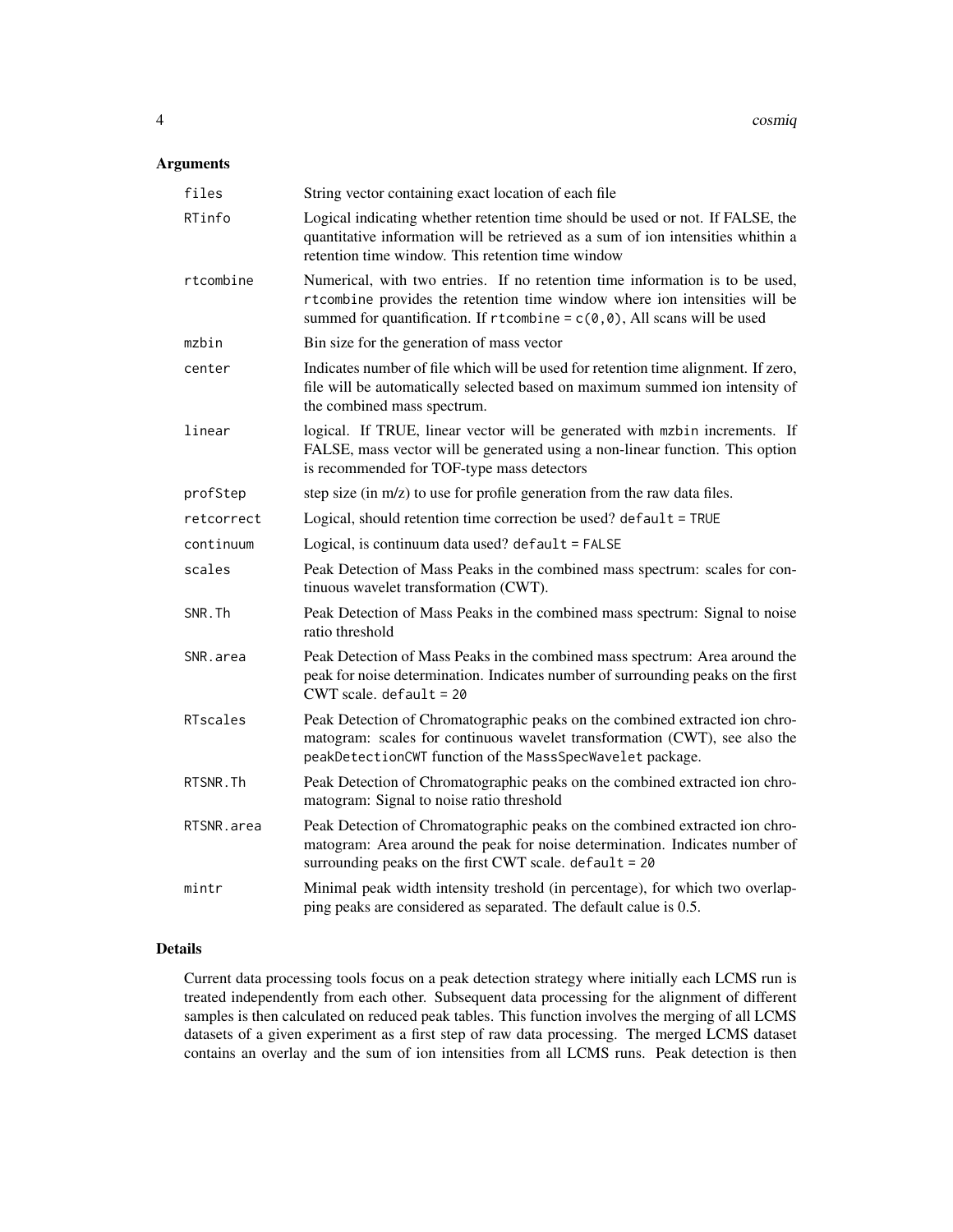# <span id="page-4-0"></span>create\_datamatrix 5

performed only on this merged dataset and quantification of the signals in each sample is guided by the peak location in the merged data.

See also xcms::retcor.obiwarp and cosmiq::create\_datamatrix which executes each step of the cosmiq function.

For running examples please read the package vignette or ?cosmiq::create\_datamatrix.

# Author(s)

Christan Panse, David Fischer 2014

## Examples

```
## Not run:
   # the following lines consume 2m17.877s
    # on a Intel(R) Xeon(R) CPU X5650 @ 2.67GHz
   library(faahKO)
    cdfpath <- file.path(find.package("faahKO"), "cdf")
   my.input.files <- dir(c(paste(cdfpath, "WT", sep='/'),
       paste(cdfpath, "KO", sep='/')), full.names=TRUE)
    x <- cosmiq(files=my.input.files, mzbin=0.25, SNR.Th=0, linear=TRUE)
     image(t(x$eicmatrix^(1/4)),
       col=rev(gray(1:20/20)),
       xlab='rt',
       ylab='m/z', axes=FALSE )
     head(xcms::peakTable(x$xcmsSet))
## End(Not run)
```
create\_datamatrix *Quantifying mz/RT intensities using peak locations from master map*

#### Description

create\_datamatrix identifies mz/RT peak boundaries in each raw file using the information from a master mass spectrum and master EIC. For each mz/RT location, the peak volume is calculated and stored in a report table.

#### Usage

```
create_datamatrix(xs,rxy)
```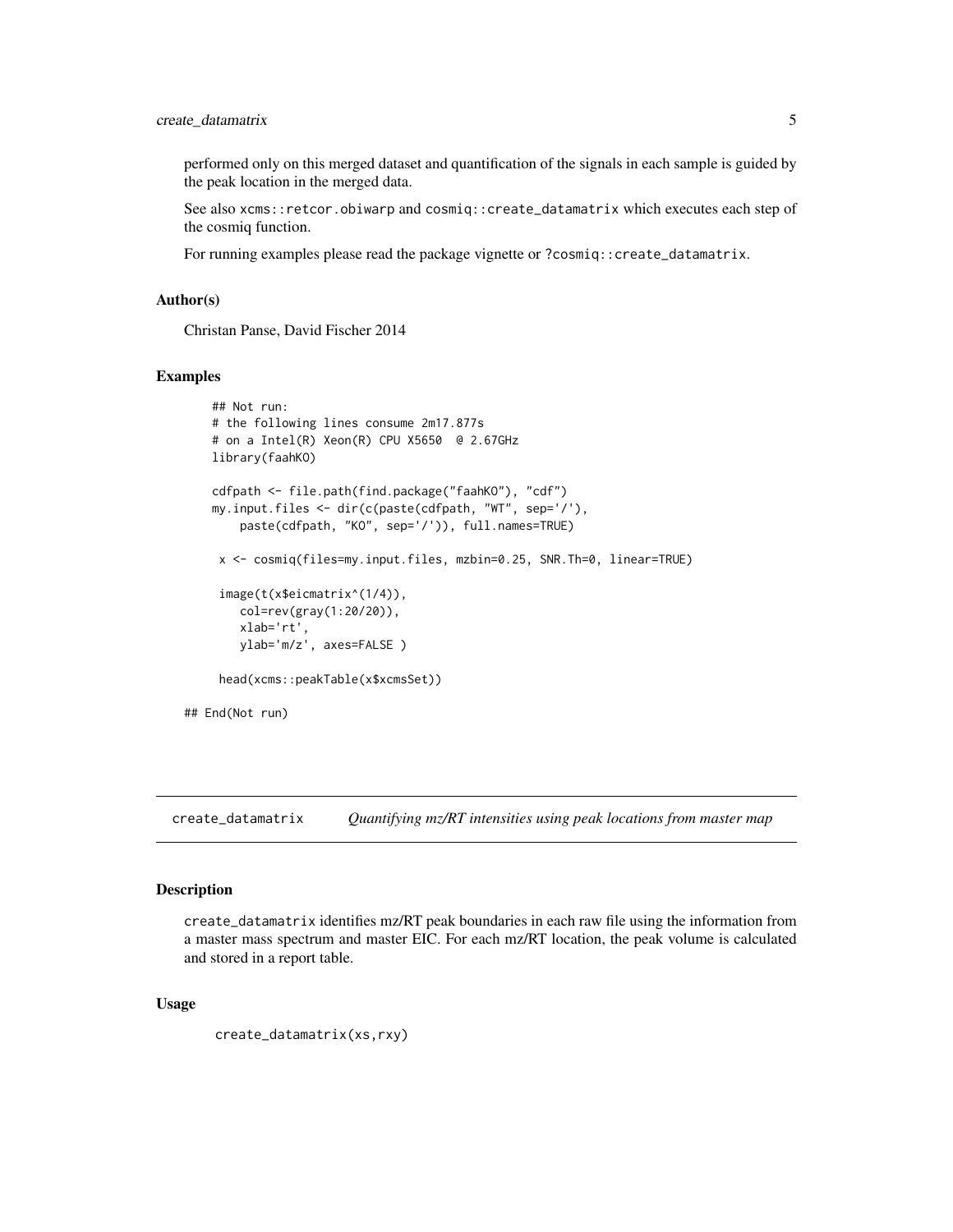#### Arguments

| xs  | xcmsSet object                                                |
|-----|---------------------------------------------------------------|
| rxy | matrix containing mz and RT boundaries for each detected peak |

# Details

With the information about their position in the combined datasets, each individual mz/RT feature is located in the raw data.

# Author(s)

David Fischer 2013

# Examples

```
## Not run:
cdfpath <- file.path(find.package("faahKO"), "cdf")
my.input.files <- dir(c(paste(cdfpath, "WT", sep='/'),
    paste(cdfpath, "KO", sep='/')), full.names=TRUE)
#
# create xcmsSet object
# todo
xs <- new("xcmsSet")
# consider only two files!!!
xs@filepaths <- my.input.files[1:2]
class<-as.data.frame(c(rep("KO",2),rep("WT", 0)))
rownames(class)<-basename(my.input.files[1:2])
xs@phenoData<-class
x<-combine_spectra(xs=xs, mzbin=0.25,
    linear=TRUE, continuum=FALSE)
plot(x$mz, x$intensity, type='l',
    xlab='m/Z', ylab='ion intensity')
xy <- peakdetection(x=x$mz, y=x$intensity, scales=1:10,
SNR.Th=0.0, SNR.area=20, mintr=0.5)
id.peakcenter<-xy[,4]
plot(x$mz, x$intensity, type='l',
    xlim=c(440,460),
        xlab='m/Z', ylab='ion intensity')
points(x$mz[id.peakcenter], x$intensity[id.peakcenter],
    col='red', type='h')
# create dummy object
```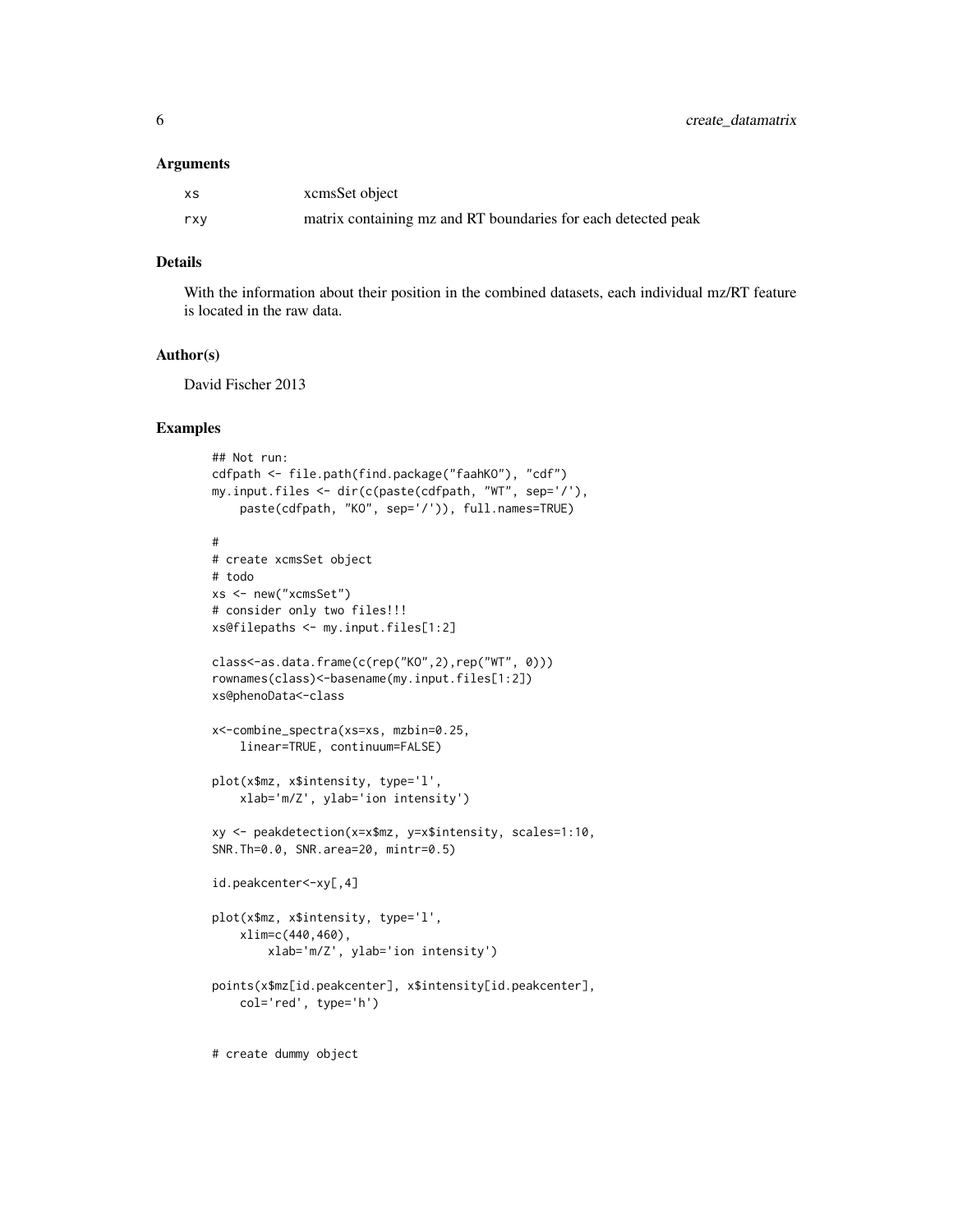```
xs@peaks<-matrix(c(rep(1, length(my.input.files) * 6),
        1:length(my.input.files)), ncol=7)
    colnames(xs@peaks) <- c("mz", "mzmin", "mzmax", "rt",
        "rtmin", "rtmax", "sample")
    xs<-xcms::retcor(xs, method="obiwarp", profStep=1,
       distFunc="cor", center=1)
    eicmat<-eicmatrix(xs=xs, xy=xy, center=1)
    # process a reduced mz range for a better package build performance
    (eicmat.mz.random = range(which(475 < xy[, 1] & xy[, 1] < 485)))eicmat.filter <- eicmat[eicmat.mz.range[1]:eicmat.mz.range[2],]
   xy.filter <- xy[eicmat.mz.range[1]:eicmat.mz.range[2],]
    #
    # determine the new range and plot the mz versus RT map
    (rt.range <- range(as.double(colnames(eicmat.filter))))
    (mz.range<-range(as.double(row.names(eicmat.filter))))
    image(log(t(eicmat.filter))/log(2), col=rev(gray(1:20/20)),
       xlab='rt [in seconds]', ylab='m/z', axes=FALSE,
       main='overlay of 12 samples using faahKO')
    axis(1, seq(0,1, length=6), round(seq(rt.range[1], rt.range[2], length=6)))
    axis(2, seq(0,1, length=4), seq(mz.range[1], mz.range[2], length=4))
    #
    # determine the chromatographic peaks
    rxy<-retention_time(xs=xs, RTscales=c(1:10, seq(12,32, by=2)),
       xy=xy.filter,
       eicmatrix=eicmat.filter,
       RTSNR.Th=120, RTSNR.area=20)
    rxy.rt <- (rxy[,4] - rt.range[1])/diff(rt.range)
    rxy.mz <- (rxy[,1] - mz.range[1])/diff(mz.range)
   points(rxy.rt, rxy.mz, pch="X", lwd=2, col="red")
    xs<-create_datamatrix(xs=xs, rxy=rxy)
   peaktable <- xcms::peakTable(xs)
   head(peaktable)
## End(Not run)
```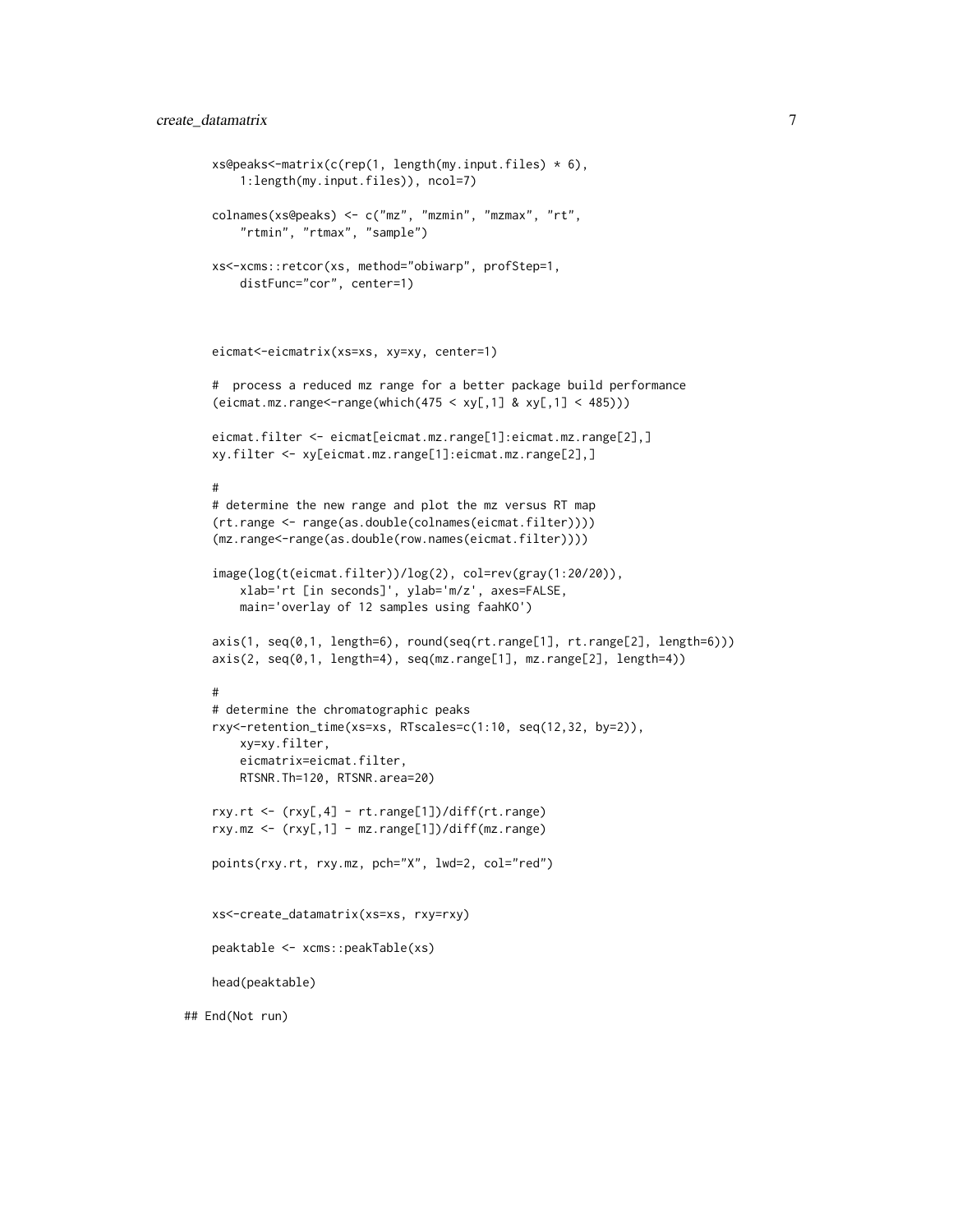<span id="page-7-0"></span>

# Description

for each selected mass window, eicmatrix calculates EICs of every raw file and combines them together. It is recommended to correct the retention time first using retcor.obiwarp

# Usage

eicmatrix(xs, xy, center)

# Arguments

| хs     | xcmsSet object                                                        |
|--------|-----------------------------------------------------------------------|
| x٧     | table including mz location parameters                                |
| center | file number which is used as a template for retention time correction |

# Details

For each detected mass, an extracted ion chromatogram (EIC) is calculated. In order to determine the elution time for each detected mass, the EICs of every mass are combined between all acquired runs.

Make sure that xcms-retention time correction (centwave) was applied to the dataset. The output will be a matrix of EIC's

# Author(s)

David Fischer 2013

# Examples

```
## Not run:
# see package vignette section
# 'Generation and combination of extracted ion chromatograms'
xs<-create_datamatrix(xs=xs, rxy=rxy)
```
## End(Not run)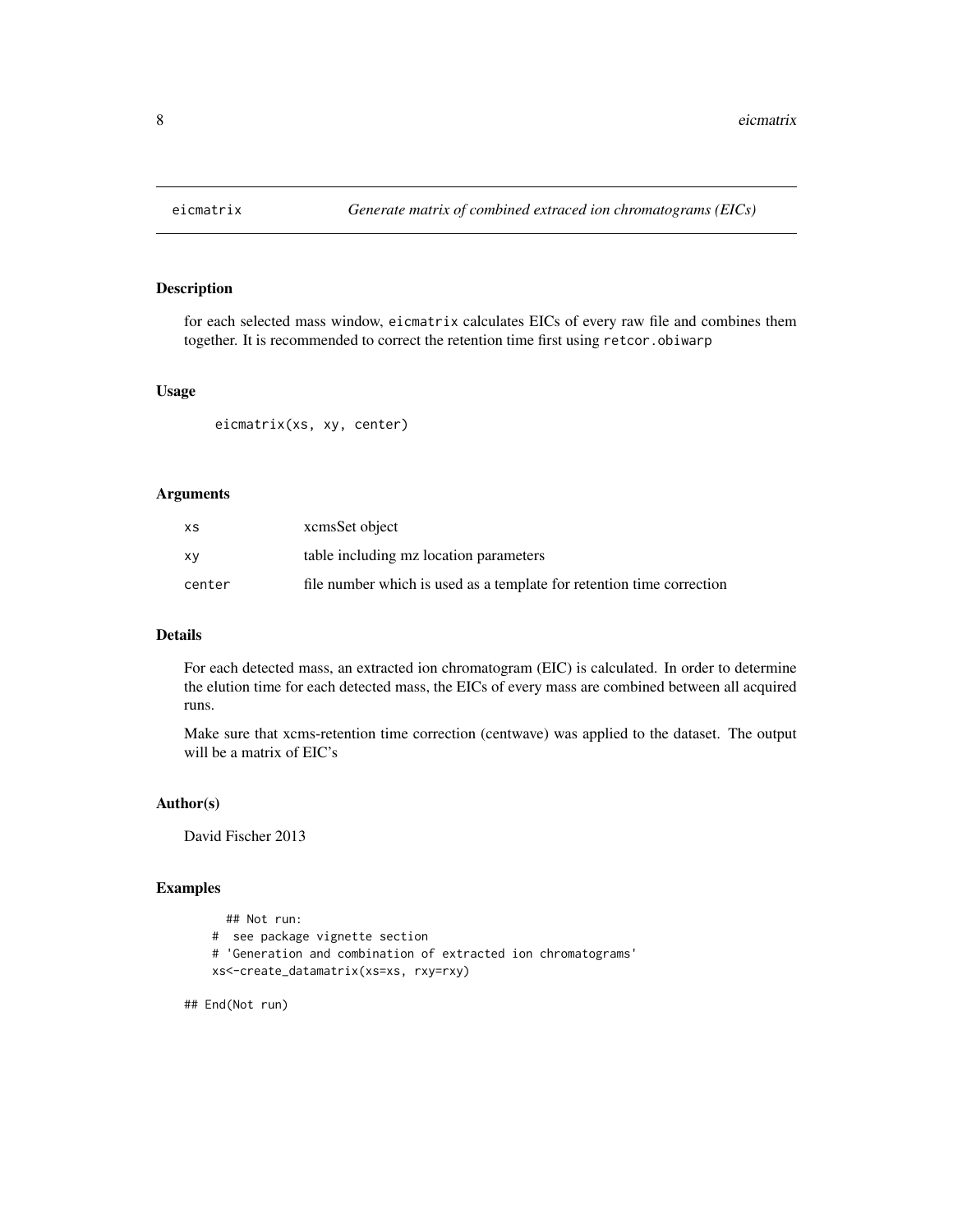<span id="page-8-0"></span>peakdetection *An algorithm for the detection of peak locations and boundaries in mass spectra or ion chromatograms*

### Description

peakdetection uses Continuous wavelet transformation (CWT) to determine optimal peak location. A modified algorithm of Du et al. (2006) is used to localize peak positions.

# Usage

peakdetection(scales, y, x, SNR.Th, SNR.area, mintr)

# Arguments

| scales   | vector with the scales to perform CWT                                                                                                           |
|----------|-------------------------------------------------------------------------------------------------------------------------------------------------|
| У        | vector of ion intensities                                                                                                                       |
| x        | vector of mz bins                                                                                                                               |
| SNR.Th   | Signal-to-noise threshold                                                                                                                       |
| SNR.area | Window size for noise estimation                                                                                                                |
| mintr    | Minimal peak width intensity treshold (in percentage), for which two overlap-<br>ping peaks are considered as separated. default is set to 0.5. |

# Details

A peak detection algorithm based on continuous wavelet transformation (CWT) is used for this step (modified from Du et al., 2006). Peak detection based on CWT has the advantage that a sliding scale of wavelets instead of a single filter function with fixed wavelength is used. This allows for a flexible and automatic approximation of the peak width. As a result it is possible to locate both narrow and broad peaks within a given dynamic range.

# Author(s)

David Fischer 2013

# References

Du, P., Kibbe, W. A., & Lin, S. M. (2006). Improved peak detection in mass spectrum by incorporating continuous wavelet transform-based pattern matching. Bioinformatics, 22(17), 2059-2065. doi:10.1093/bioinformatics/btl355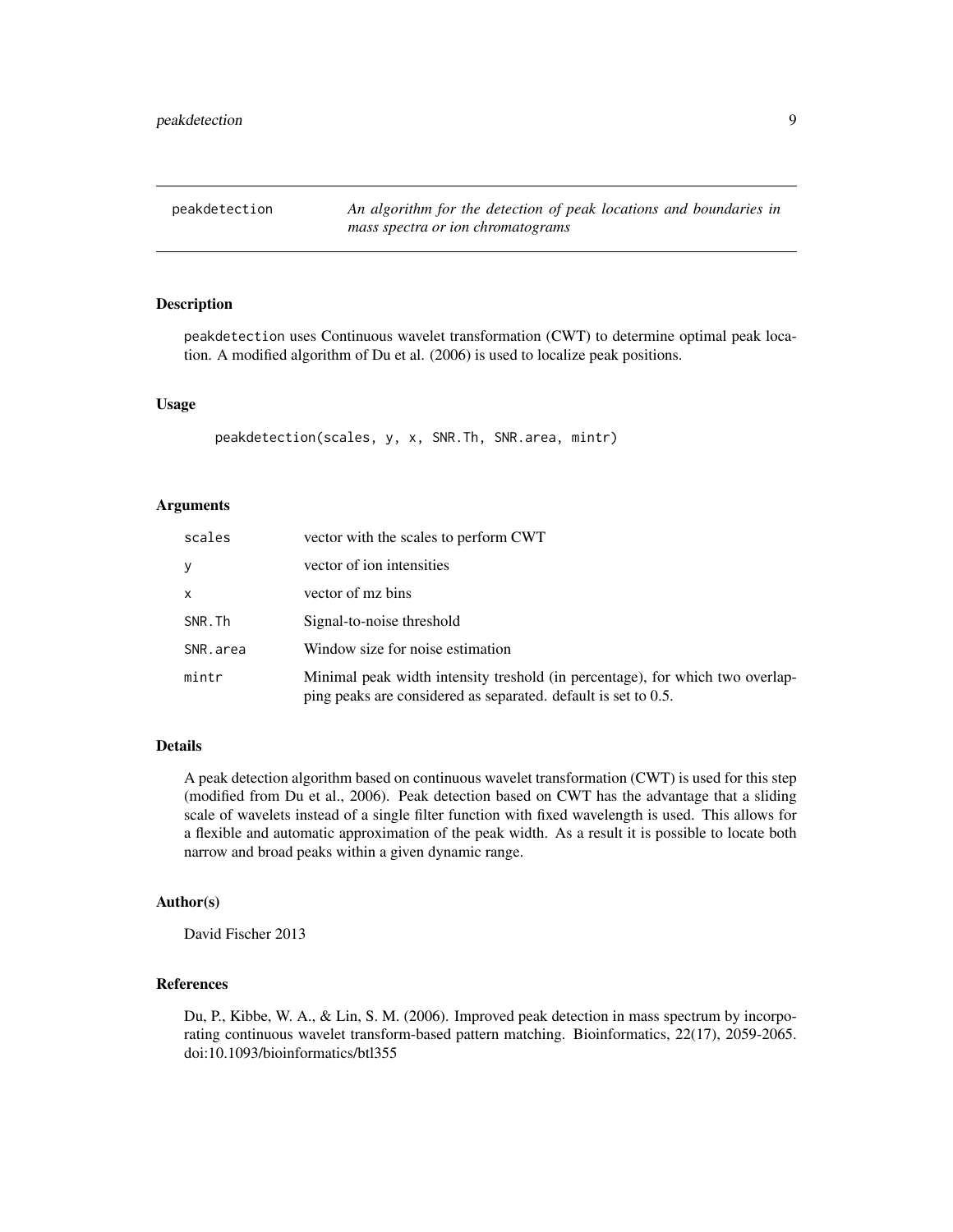# Examples

```
cdfpath <- file.path(find.package("faahKO"), "cdf")
my.input.files <- dir(c(paste(cdfpath, "WT", sep='/'),
    paste(cdfpath, "KO", sep='/')), full.names=TRUE)
# create xcmsSet object
xs <- new("xcmsSet")
xs@filepaths <- my.input.files
op<-par(mfrow=c(3,1))
x<-combine_spectra(xs=xs, mzbin=0.25,
    linear=TRUE, continuum=FALSE)
plot(x$mz, x$intensity,
   type='h',
   main='original',
   xlab='m/Z', ylab='ion intensity')
xy <- peakdetection(x=x$mz, y=x$intensity,
    scales=1:10, SNR.Th=1.0, SNR.area=20, mintr=0.5)
id.peakcenter<-xy[,4]
plot(x$mz[id.peakcenter], x$intensity[id.peakcenter], type='h',
    main='filtered')
plot(x$mz, x$intensity, type='l',
   xlim=c(400,450),
   main='zoom',
   log='y',
   xlab='m/Z', ylab='ion intensity (log scale)')
points(x$mz[id.peakcenter], x$intensity[id.peakcenter],col='red', type='h')
```
quantify\_combined *Generate report with combined ion intensities*

## Description

quantify\_combined calculates a data table of mz intensities from a sum of ions within a selected mz window and from all MS scans.

#### Usage

quantify\_combined(xs,xy, rtcombine)

<span id="page-9-0"></span>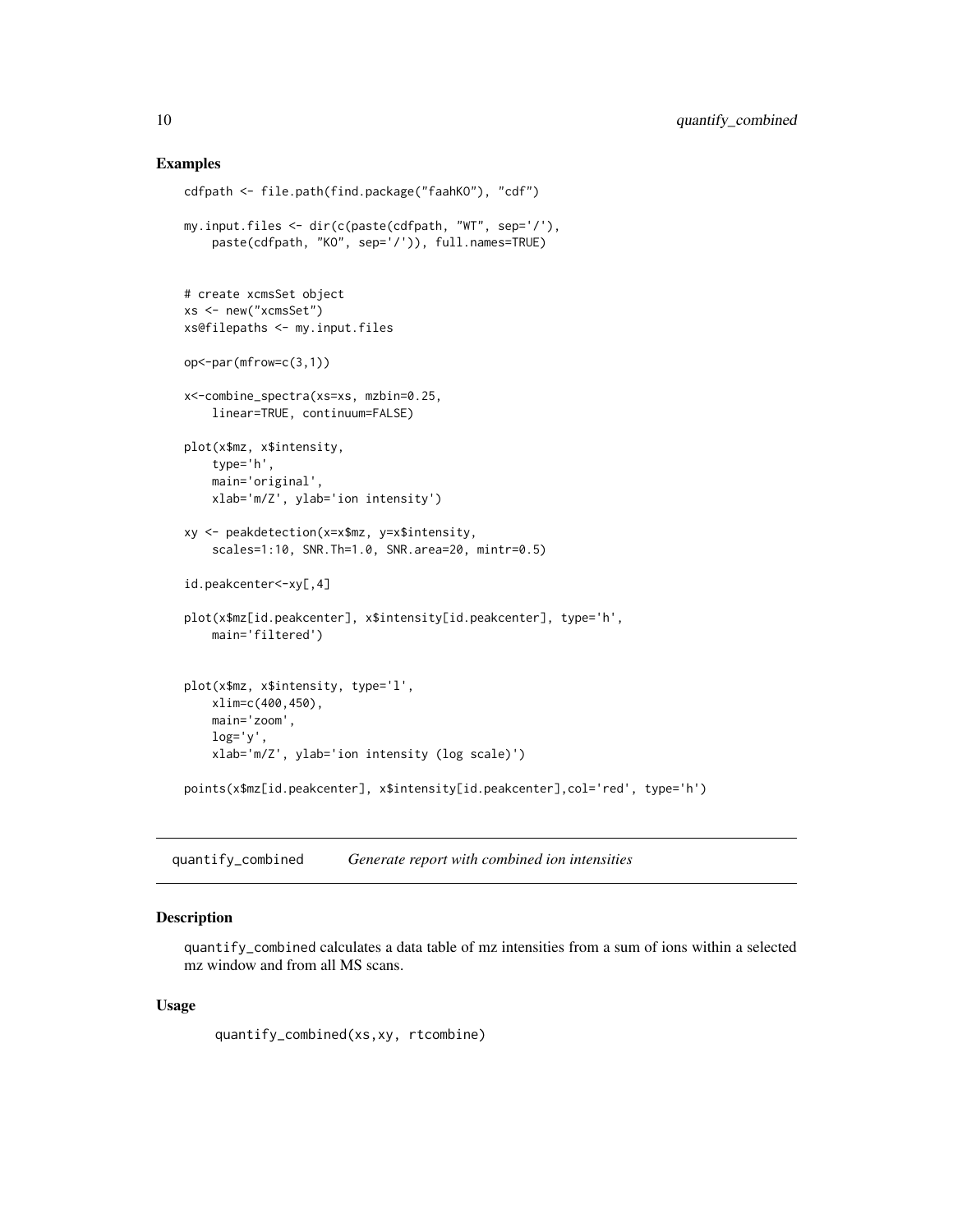# <span id="page-10-0"></span>retention\_time 11

# Arguments

| XS        | xcmsSet object                                                                                                                                                                                                                               |
|-----------|----------------------------------------------------------------------------------------------------------------------------------------------------------------------------------------------------------------------------------------------|
| xy        | table including mz location parameters                                                                                                                                                                                                       |
| rtcombine | Numerical, with two entries. If no retention time information is to be used,<br>rtcombine provides the retention time window where ion intensities will be<br>summed for quantification. If $r$ tcombine = $c(0,0)$ , All scans will be used |

# Details

This function is only used, when no retention time information should be used, for example with direct infusion experiments.

# Author(s)

David Fischer 2013

# Examples

```
## Not run:
# see package vignette
```
## End(Not run)

| retention time | Detection of chromatographic peak locations from extracted ion chro- |
|----------------|----------------------------------------------------------------------|
|                | $matograms$ (EICs)                                                   |

# Description

For each EIC in the EIC matrix, retention\_time localizes chromatographic peaks using peakdetection.

# Usage

```
retention_time(xy, xs, eicmatrix, RTscales, RTSNR.Th,
RTSNR.area, mintr)
```
# Arguments

| xy        | table including mz location parameters                                                                                                                                                                                 |
|-----------|------------------------------------------------------------------------------------------------------------------------------------------------------------------------------------------------------------------------|
| XS        | xcmsSet object                                                                                                                                                                                                         |
| eicmatrix | Matrix containing extracted ion chromatograms (EICs)                                                                                                                                                                   |
| RTscales  | Peak Detection of Chromatographic peaks on the combined extracted ion chro-<br>matogram: scales for continuous wavelet transformation (CWT), see also the<br>peakDetectionCWT function of the MassSpecWavelet package. |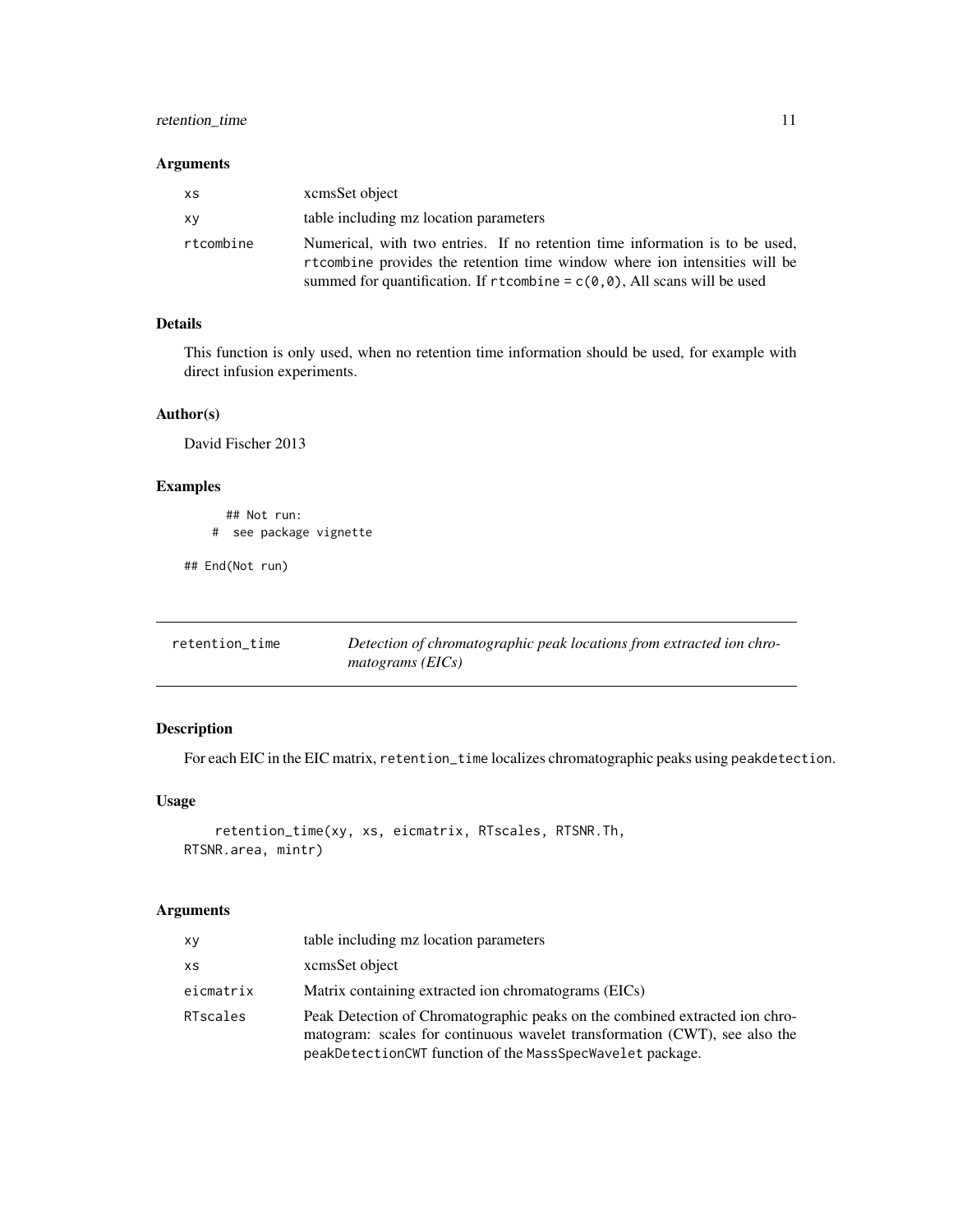| RTSNR.Th   | Peak Detection of Chromatographic peaks on the combined extracted ion chro-<br>matogram: Signal to noise ratio threshold                                                                                               |
|------------|------------------------------------------------------------------------------------------------------------------------------------------------------------------------------------------------------------------------|
| RTSNR.area | Peak Detection of Chromatographic peaks on the combined extracted ion chro-<br>matogram: Area around the peak for noise determination. Indicates number of<br>surrounding peaks on the first CWT scale. $default = 20$ |
| mintr      | Minimal peak width intensity treshold (in percentage), for which two overlap-<br>ping peaks are considered as separated (default = $0.5$ )                                                                             |

# Details

Based on the combined extracted ion chromatograms, there is another peak detection step to be performed. The same algorithm as described for the peak picking of mass signals (continuous wavelet transformation) is also used for peak picking in the retention time domain.

# Author(s)

David Fischer 2013

# Examples

```
## Not run:
# see package vignette
```
## End(Not run)